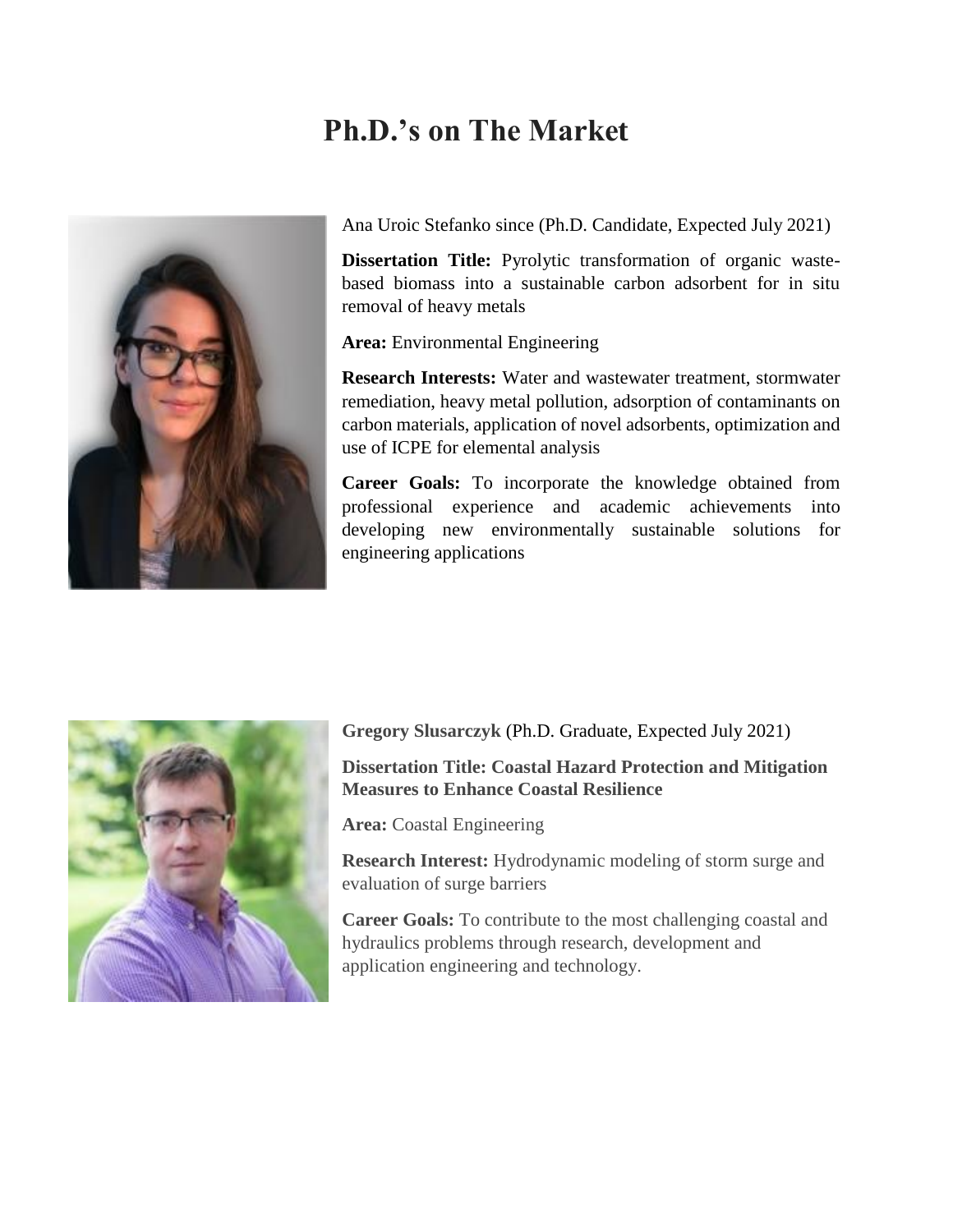

**Masoud Nobahar** (Ph.D. Graduate, Expected May 2021)

**Dissertation Title:** Development of An Early Warning Protocol Against Highway Slopes Failure On Yazoo Clay

**Area:** Geotechnical and Structural Engineering

**Research Interests:** GeoTechnical and GeoStructural Instrumentation and Performance Monitoring, Computational Mechanics and Geomechanics, Geophysical Testing, Slope Stability Analysis, Artificial Intelligence and Machine Learning Techniques

**Career Goals:** To be a research scientist with excellence



**John Ivoke** (Ph.D. Graduate, December 2020)

**Dissertation Title:** Effect of Seasonal Changes on the Hydro-Mechanical Properties of Expansive Yazoo Clay Soil

**Area:** Geotechnical Engineering

**Research Interests:** Effects of Climate and Seasonal Changes on Infrastructures, Smart and Sustainable Infrastructures, Computational Geomechanics and Soil-Structure Interaction.

**Career Goals:** To impact human lives positively through my profession and sustainable development.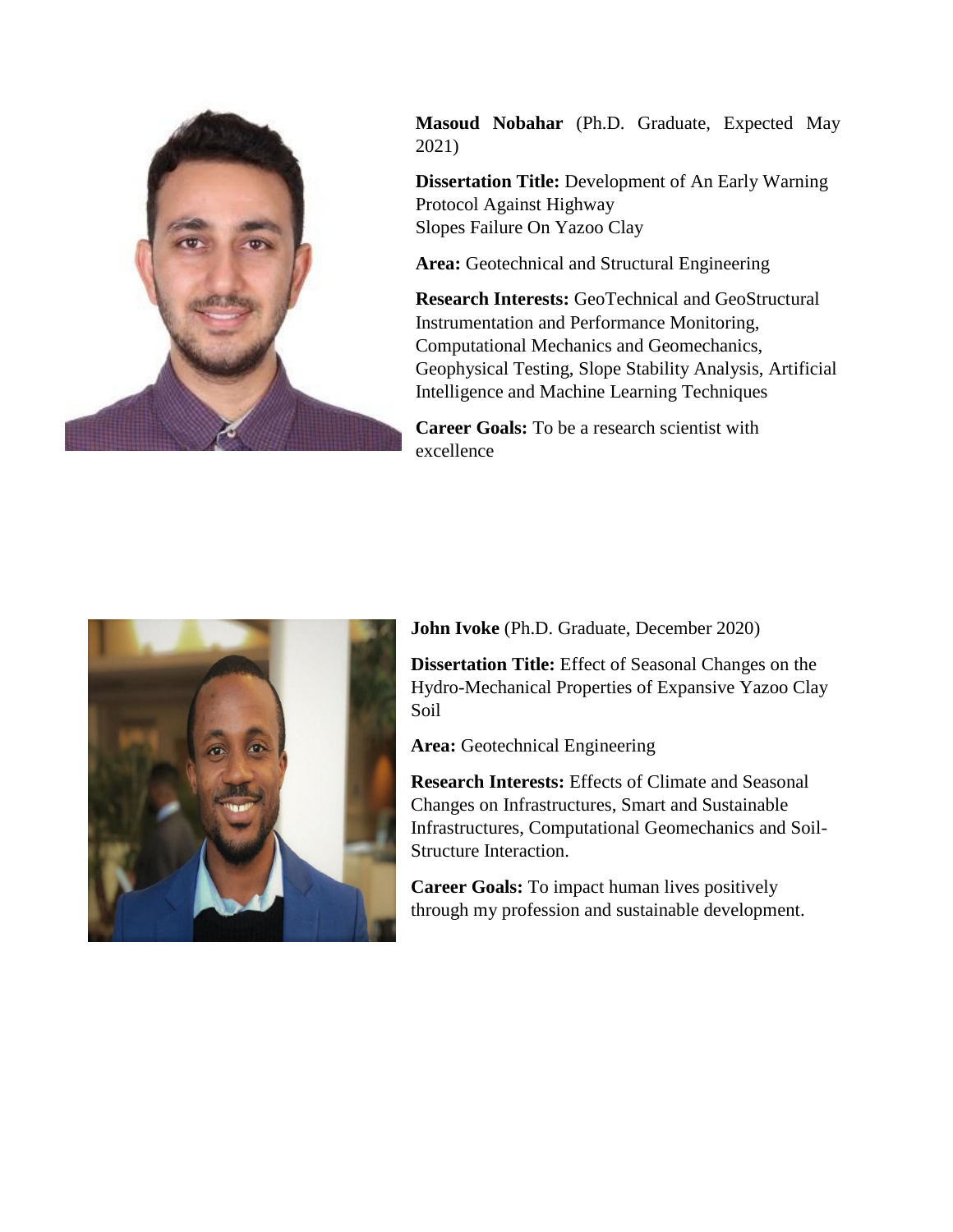

**Shihui Liu** (Ph.D Graduate, May 2020)

**Dissertation Title:** Durability of MICP= treated Geomaterials and Reinforcement

**Area:** Geotechnical Engineering

**Research Interests:** Self-healing of construction materials, soil improvements, durability of building materials, erosion reduction of soil structure

**Career Goals:** Be an excellent, professional researcher



Peidong Su (Ph.D. Graduate, May 2019)

**Dissertation Title:** Toxicity Characterization and Treatment of Stainless Steel Pickling Residue for Beneficial Uses **Area:** Environmental Engineering

**Research Interests:** Hazardous waste treatment; PFCs treatment; Fate and transportation of heavy metals; Synthesis of biochar and activated carbon.

**Career Goals:** Pursuit of excellence in environmental engineering with high integrity.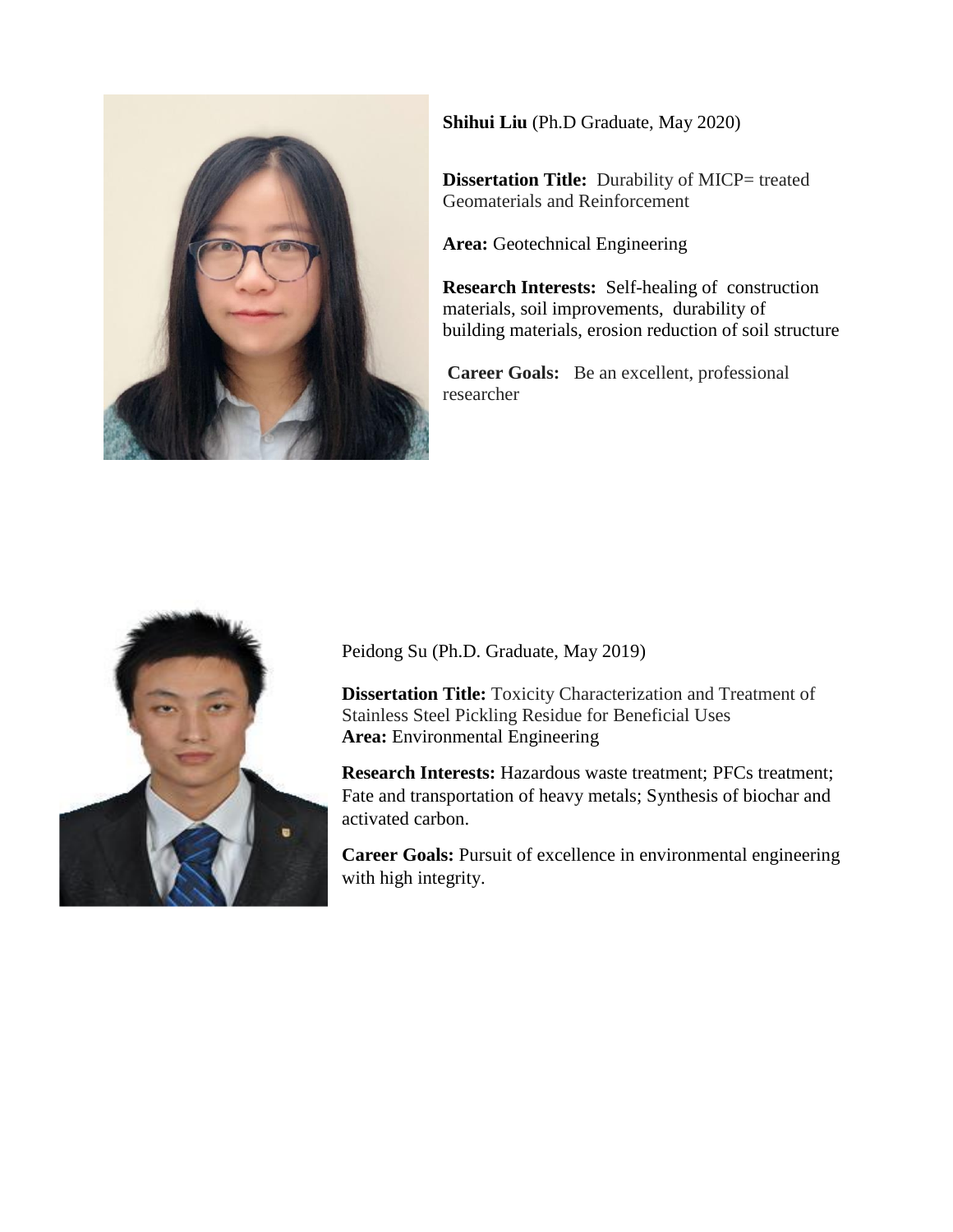

Xiaohua Luo (Ph.D. Graduate, May 2019)

**Dissertation Title:** Performance Evaluation, Threshold Updating, and Decision Modeling of the Pavement Warranty Program

in Mississippi

**Area:** Traffic Engineering

**Research Interests:** Traffic engineering, pavement management system, and intelligent transportation system.

**Career Goals:** To be a traffic engineer and contribute my experience and knowledge in the field of traffic engineering.



Yang Li (Ph.D. Graduate, December 2018)

**Dissertation Title:** Environmental Fate and Transport of Insecticides Clothianidin and Thiamethoxam

**Area:** Environmental Engineering

**Research Interests:** Soil remediation, Heavy metal contamination, Fate and transport of contaminants in the environmental, Wastewater treatment, Bioreactor landfills

**Career Goals:** To be a professional engineer with excellence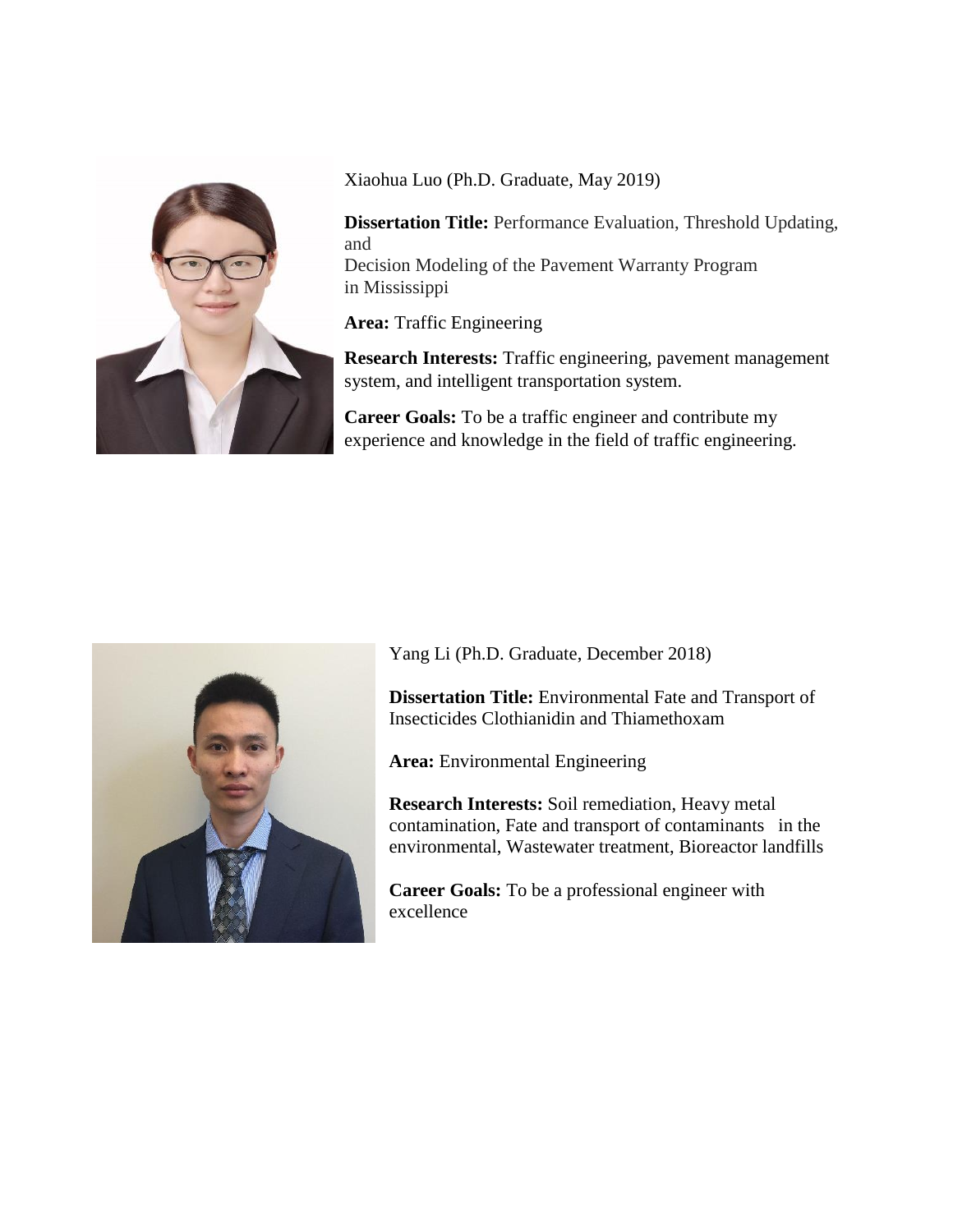

Lei Bu (Ph.D. Graduate, December 2018)

**Dissertation Title:** Development of Traffic Management Strategies Using Decentralized Traveler Information in Reducing Congestion

**Area:** Transportation Engineering

**Research Interests:** Optimization modeling for traffic network, emergency evacuation simulations and modeling, sustainable transportation infrastructure, transportation data analytics, and climate change.

**Career Goals:** To be the energetic and innovative researcher for the academic/governmental/industrial institution.



Xuesheng Qian (Ph.D. Graduate, December 2018)

**Dissertation Title:** Numerical Modelling of Submarine Debris Flow and Its Impact on Subsea Pipelines

**Area:** Coastal Engineering/ Water Resources Engineering

**Research Interests:** Computational Hydraulics, Geohazard Analyses, Storm Surge Modeling, Sediment Transport, High Performance Computing, etc.

**Career Goals:** My long-term goal of professional career is to become a recognized expert in addressing water challenges in  $21<sup>st</sup>$  century.